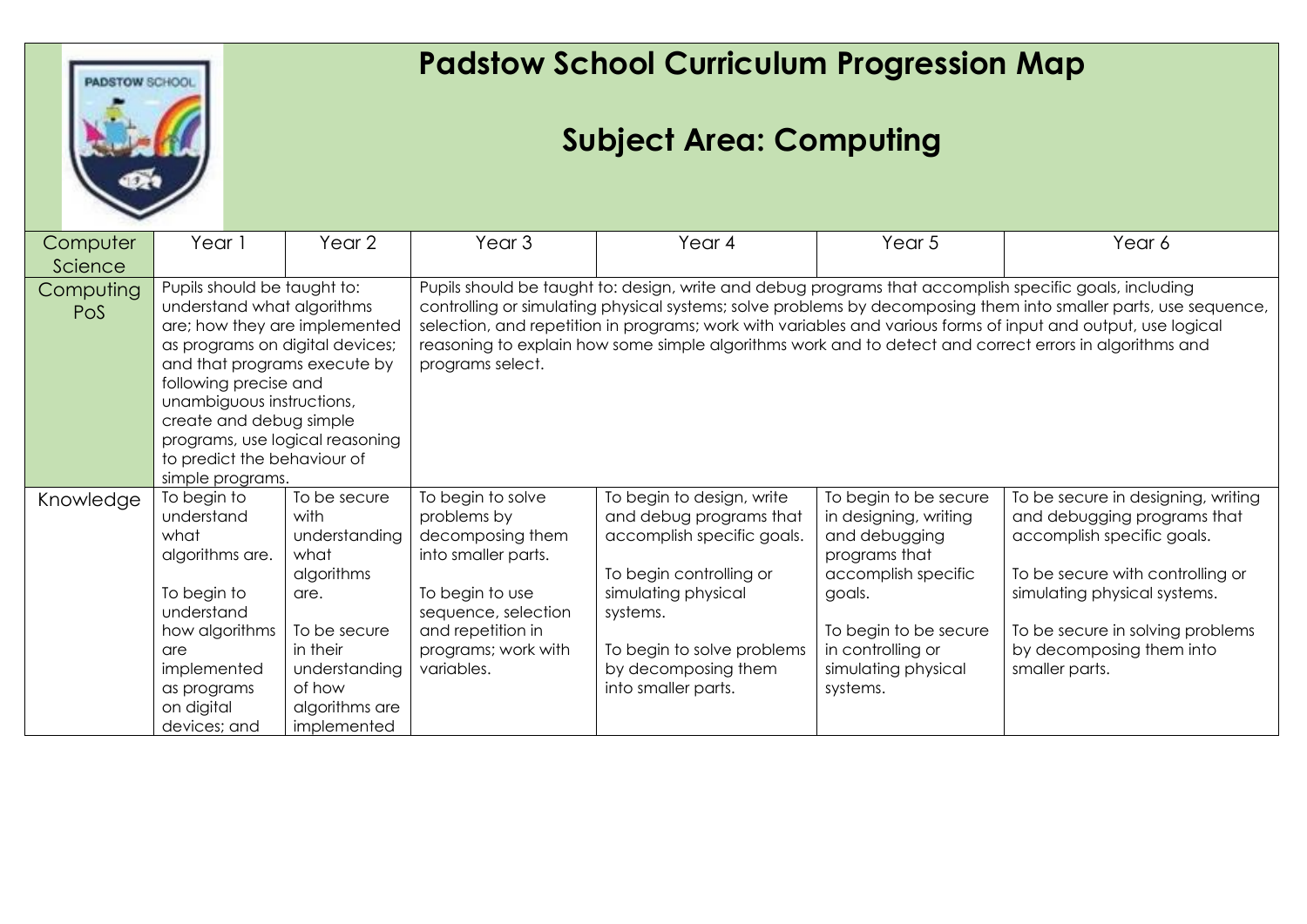|               | that programs<br>execute by<br>following<br>precise and<br>unambiguous<br>instructions.<br>To begin<br>creating and<br>debugging<br>simple<br>programs.<br>To start using<br>logical<br>reasoning to<br>predict the<br>behaviour of<br>simple<br>programs. | as programs<br>on digital<br>devices; and<br>that programs<br>execute by<br>following<br>precise and<br>unambiguous<br>instructions.<br>To be secure<br>in creating<br>and<br>debugging<br>simple<br>programs.<br>To be secure<br>in using<br>logical<br>reasoning to<br>predict the<br>behaviour of<br>simple<br>programs. | To begin working with<br>various forms of input<br>and output.<br>To begin to use<br>logical reasoning to<br>explain how some<br>simple algorithms<br>work.<br>To begin using logical<br>reasoning to detect<br>and correct errors in<br>algorithms and<br>programs. | To begin using sequence,<br>selection and repetition in<br>programs; work with<br>variables.<br>To begin working with<br>various forms of input and<br>output.<br>To begin to use logical<br>reasoning to explain how<br>some simple algorithms<br>work.<br>To begin to use logical<br>reasoning to detect and<br>correct errors in algorithms<br>and programs. | To begin to be secure<br>with solving problems<br>by decomposing<br>them into smaller<br>parts.<br>To begin to be secure<br>using sequence,<br>selection and<br>repetition in programs;<br>work with variables.<br>To begin to be secure<br>with various forms of<br>input and output.<br>To begin to be secure<br>using logical<br>reasoning to explain<br>how some simple<br>algorithms work.<br>To begin to be secure<br>with logical reasoning<br>to detect and correct<br>errors in algorithms<br>and programs. | To be secure in using sequence,<br>selection and repetition in<br>programs; work with variables.<br>To be secure in working with<br>various forms of input and output.<br>To be secure with using logical<br>reasoning to explain how some<br>simple algorithms work.<br>To be secure in using logical<br>reasoning to detect and correct<br>errors in algorithms and programs. |
|---------------|------------------------------------------------------------------------------------------------------------------------------------------------------------------------------------------------------------------------------------------------------------|-----------------------------------------------------------------------------------------------------------------------------------------------------------------------------------------------------------------------------------------------------------------------------------------------------------------------------|----------------------------------------------------------------------------------------------------------------------------------------------------------------------------------------------------------------------------------------------------------------------|-----------------------------------------------------------------------------------------------------------------------------------------------------------------------------------------------------------------------------------------------------------------------------------------------------------------------------------------------------------------|----------------------------------------------------------------------------------------------------------------------------------------------------------------------------------------------------------------------------------------------------------------------------------------------------------------------------------------------------------------------------------------------------------------------------------------------------------------------------------------------------------------------|---------------------------------------------------------------------------------------------------------------------------------------------------------------------------------------------------------------------------------------------------------------------------------------------------------------------------------------------------------------------------------|
| <b>Skills</b> | -I understand<br>that a<br>programmable<br>toy can be<br>controlled by                                                                                                                                                                                     | -I have a<br>clear<br>understanding<br>of algorithms<br>as sequences                                                                                                                                                                                                                                                        | -I can create an<br>algorithm for an<br>animated scene in<br>the form of a<br>storyboard                                                                                                                                                                             | -I can develop an<br>educational game using<br>selection and repetition<br>-I understand and can use<br>variables                                                                                                                                                                                                                                               | -I can create original<br>artwork and sound for<br>a game<br>-I can design and<br>create a computer                                                                                                                                                                                                                                                                                                                                                                                                                  | -I can learn some of the syntax of<br>a text-based programming<br>language<br>-I can use commands to display<br>text on screen, accept typed user                                                                                                                                                                                                                               |
|               | inputting a<br>sequence of<br>instructions.                                                                                                                                                                                                                | of instructions<br>-I can convert<br>simple                                                                                                                                                                                                                                                                                 | -I can write a program<br>in Scratch to create<br>the animation                                                                                                                                                                                                      | -I am beginning to debug<br>computer programs                                                                                                                                                                                                                                                                                                                   | program for a<br>computer game,<br>which uses sequence,                                                                                                                                                                                                                                                                                                                                                                                                                                                              | input, store and retrieve data<br>using variables and select from a<br>list                                                                                                                                                                                                                                                                                                     |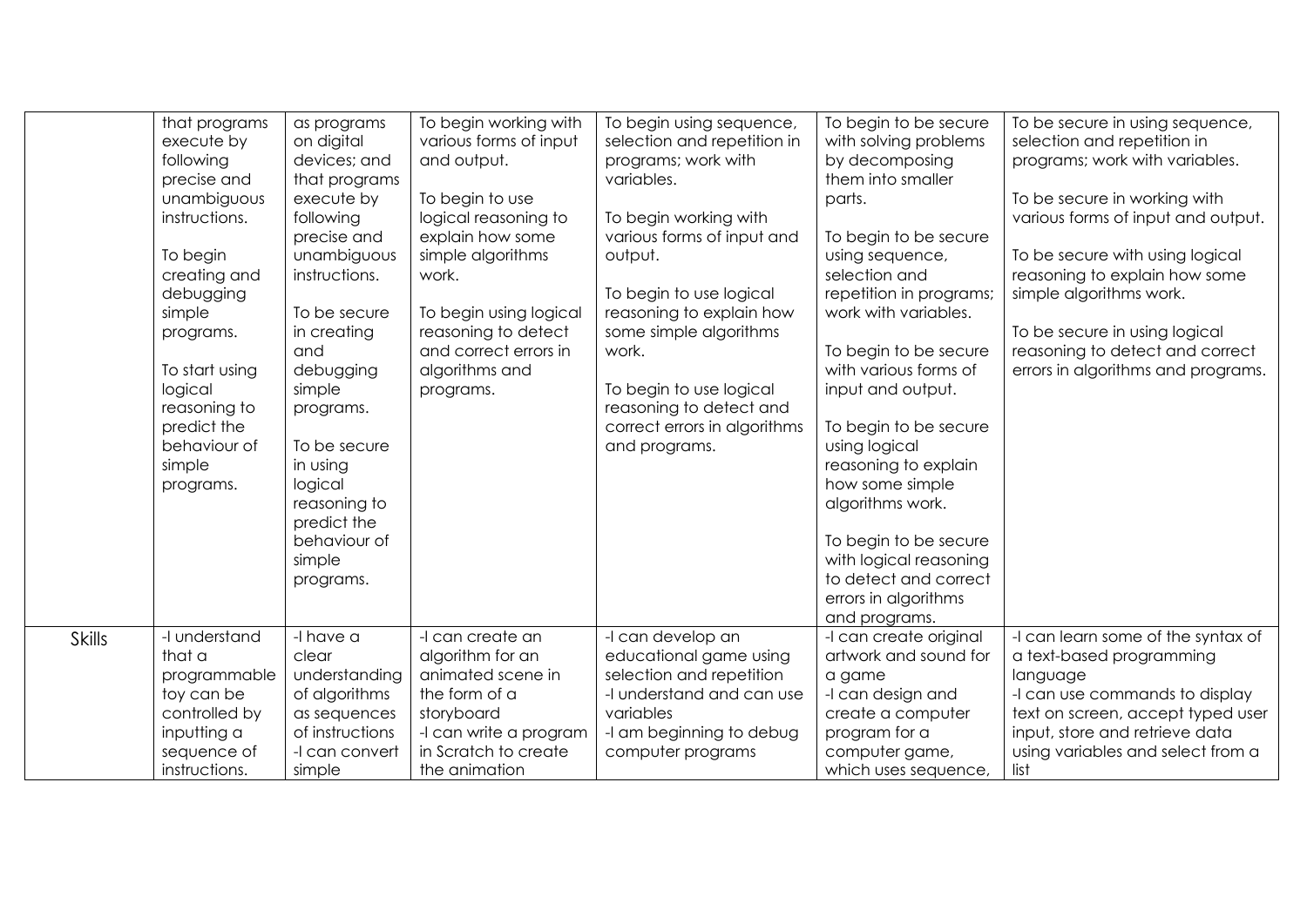|             | -I can develop  | algorithms to   | -I can correct          | -I can design and make      | selection, repetition   | -I can plan a text-based                   |
|-------------|-----------------|-----------------|-------------------------|-----------------------------|-------------------------|--------------------------------------------|
|             | and record      | programs        | mistakes in animation   | an on-screen prototype of   | and variables           | adventure with multiple 'rooms'            |
|             | sequences of    | -I can predict  | programs                | a computer-controlled toy   | -I can detect and       | and user interaction                       |
|             | instructions as | what a simple   | -I can develop a        | -I understand different     | correct errors in my    | -I can thoroughly debug the                |
|             | an algorithm.   | program will    | number of strategies    | forms of input and output   | computer game           | program                                    |
|             | -I can program  | do              | for finding errors in   | -I can design, write and    | -I can use iterative    | -I am developing the ability to            |
|             | a toy to follow | -I can spot     | programs                | debug the control and       | development             | reason logically about algorithms          |
|             | an algorithm    | and fix         | -I have an increasing   | monitoring program for my   | techniques (making      | -I understand how key algorithms           |
|             | -I can debug    | debugs in my    | knowledge of Scratch    | toy                         | and testing a series of | can be expressed as programs               |
|             | my programs     | programs        | -I can recognise a      | -I can use HTML tags for    | small changes) to       | -I understand that some                    |
|             | -I can predict  | -I can          | number of common        | elementary mark up          | improve my game         | algorithms are more efficient than         |
|             | how a           | describe what   | types of bugs in        | -I can use hyperlinks to    | -I am familiar with     | others for the same problem                |
|             | program will    | happens in      | software                | connect ideas and           | semaphore and           | -I understand common algorithms            |
|             | work            | computer        |                         | sources                     | morse code              | for sorting and searching                  |
|             | -I can break    | games           |                         | -I can code up a simple     |                         |                                            |
|             | down a          | -I can use      |                         | web page with useful        |                         |                                            |
|             | process into    | logical         |                         | content                     |                         |                                            |
|             | simple, clear   | reasoning to    |                         |                             |                         |                                            |
|             | steps, as in an | make            |                         |                             |                         |                                            |
|             | algorithm       | predictions     |                         |                             |                         |                                            |
|             |                 | -I can test my  |                         |                             |                         |                                            |
|             |                 | predictions     |                         |                             |                         |                                            |
| Vocabulary  | Instructions,   | Scratch, Test,  | Animation,<br>Software. | HTML, HTTP, Hyperlink, URL, | Binary Code, Cipher,    | Python, Variable, Procedure,               |
|             | Input,          | Predict,        | Code                    | tag, input, output,         | Decrypt, Encrypt,       | Syntax, Flowchart, Pseudocode,             |
|             | Sequence        | Algorithm,      |                         | simulation, interactive,    | Morse Code,             | Linear Search, Random Search,              |
|             |                 | Robot,          | Plus vocabulary learnt  | prototype                   | Semaphore               | <b>Binary Search, Quicksort, Selection</b> |
|             | Plus            | Debug,          | in prior years.         |                             |                         | Sort                                       |
|             | vocabulary      | Program         |                         | Plus vocabulary learnt in   | Plus vocabulary learnt  |                                            |
|             | learnt in prior |                 |                         | prior years.                | in prior years.         | Plus vocabulary learnt in prior            |
|             | years.          | Plus            |                         |                             |                         | years.                                     |
|             |                 | vocabulary      |                         |                             |                         |                                            |
|             |                 | learnt in prior |                         |                             |                         |                                            |
|             |                 | years.          |                         |                             |                         |                                            |
| Information | Year 1          | Year 2          | Year <sub>3</sub>       | Year 4                      | Year 5                  | Year 6                                     |
| Technology  |                 |                 |                         |                             |                         |                                            |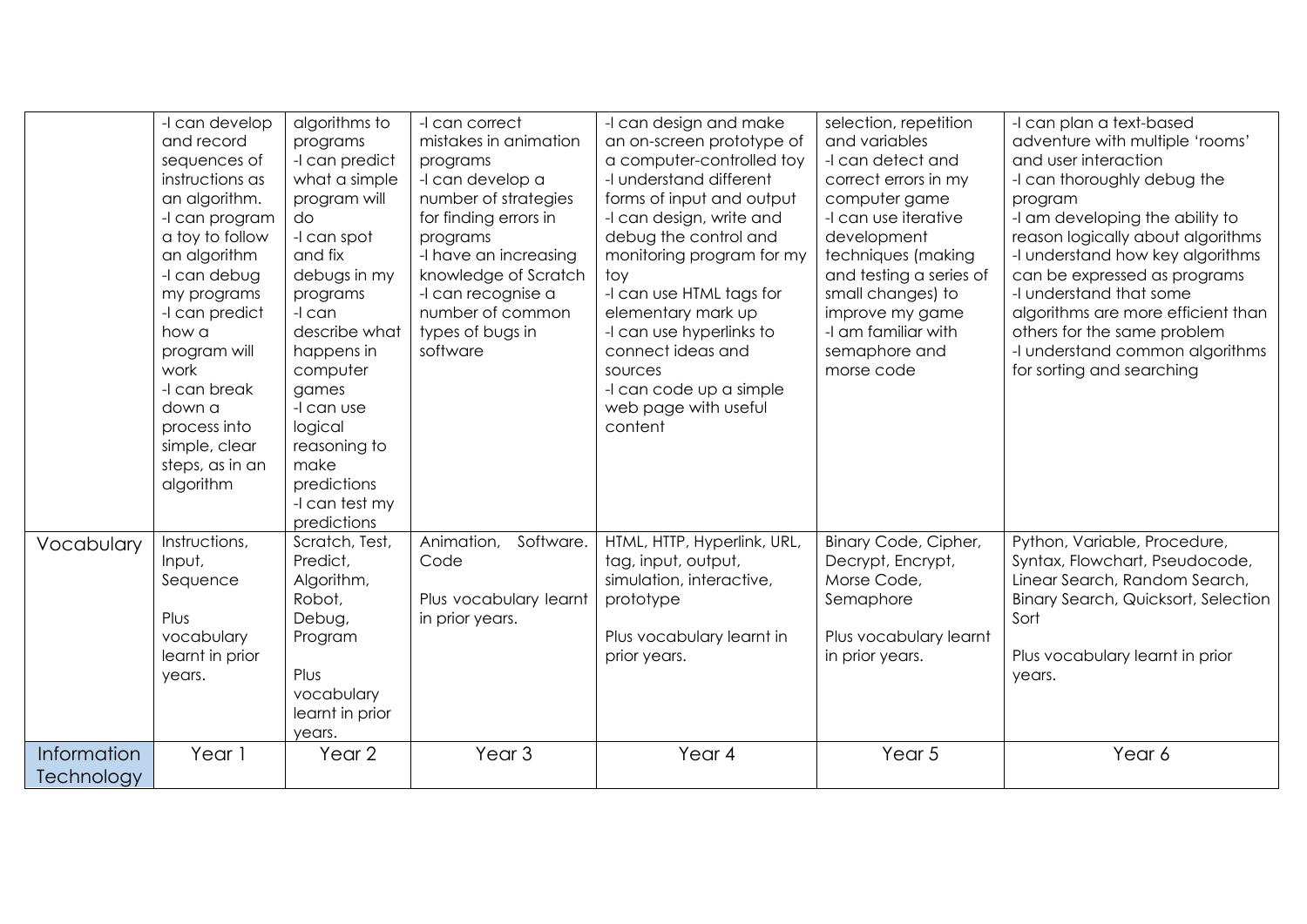| Computing<br>Pos | Pupils should be taught to: use<br>technology purposefully to<br>create, organise, store,<br>manipulate and retrieve digital<br>content and recognise<br>common uses of information<br>technology beyond school.                                                                                           |                                                                                                                                                                                                                                                                                                                                                     |                                                                                                                                                                                                                                                                                                                                                         | including collecting, analysing, evaluating and presenting data and information.                                                                                                                                                                                                                           |                                                                                                                                                                                                                                                                                                                                                                                                                          | Pupils should be taught to: use and combine a variety of software (including internet services) on a range of<br>digital devices to design and create a range of programs, systems and content that accomplish given goals,                                                                                                                                                  |
|------------------|------------------------------------------------------------------------------------------------------------------------------------------------------------------------------------------------------------------------------------------------------------------------------------------------------------|-----------------------------------------------------------------------------------------------------------------------------------------------------------------------------------------------------------------------------------------------------------------------------------------------------------------------------------------------------|---------------------------------------------------------------------------------------------------------------------------------------------------------------------------------------------------------------------------------------------------------------------------------------------------------------------------------------------------------|------------------------------------------------------------------------------------------------------------------------------------------------------------------------------------------------------------------------------------------------------------------------------------------------------------|--------------------------------------------------------------------------------------------------------------------------------------------------------------------------------------------------------------------------------------------------------------------------------------------------------------------------------------------------------------------------------------------------------------------------|------------------------------------------------------------------------------------------------------------------------------------------------------------------------------------------------------------------------------------------------------------------------------------------------------------------------------------------------------------------------------|
| Knowledge        | To begin to use<br>technology<br>purposefully to<br>organise, store<br>and retrieve<br>digital content.<br>To begin to<br>recognise<br>common uses<br>of information<br>technology<br>beyond<br>school.<br>To begin using<br>technology<br>purposefully to<br>create and<br>manipulate<br>digital content. | To become<br>secure using<br>technology<br>purposefully<br>to organise,<br>store and<br>retrieve digital<br>content.<br>To become<br>secure with<br>recognising<br>common uses<br>of information<br>technology<br>beyond<br>school.<br>To be secure<br>in using<br>technology<br>purposefully<br>to create and<br>manipulate<br>digital<br>content. | To begin to select, use<br>and combine a<br>variety of software<br>(including internet<br>services) on a range<br>of digital devices.<br>To begin to design<br>and create a range<br>of programs, systems<br>and content that<br>accomplish given<br>goals.<br>To begin collecting,<br>analysing, evaluating<br>and presenting data<br>and information. | Select, use and combine<br>a variety of software<br>(including internet<br>services) on a range of<br>digital devices.<br>Design and create a<br>range of programs,<br>systems and content that<br>accomplish given goals.<br>Collecting, analysing,<br>evaluating and presenting<br>data and information. | To begin to be secure<br>with selecting, using<br>and combining a<br>variety of software<br>(including internet<br>services) on a range<br>of digital devices.<br>To begin to be secure<br>in designing and<br>creating a range of<br>programs, systems<br>and content that<br>accomplish given<br>goals.<br>To begin to be secure<br>in collecting,<br>analysing, evaluating<br>and presenting data<br>and information. | To be secure with selecting, using<br>and combining a variety of<br>software (including internet<br>services) on a range of digital<br>devices.<br>To be secure with designing and<br>creating a range of programs,<br>systems and content that<br>accomplish given goals.<br>To be secure with collecting,<br>analysing, evaluating and<br>presenting data and information. |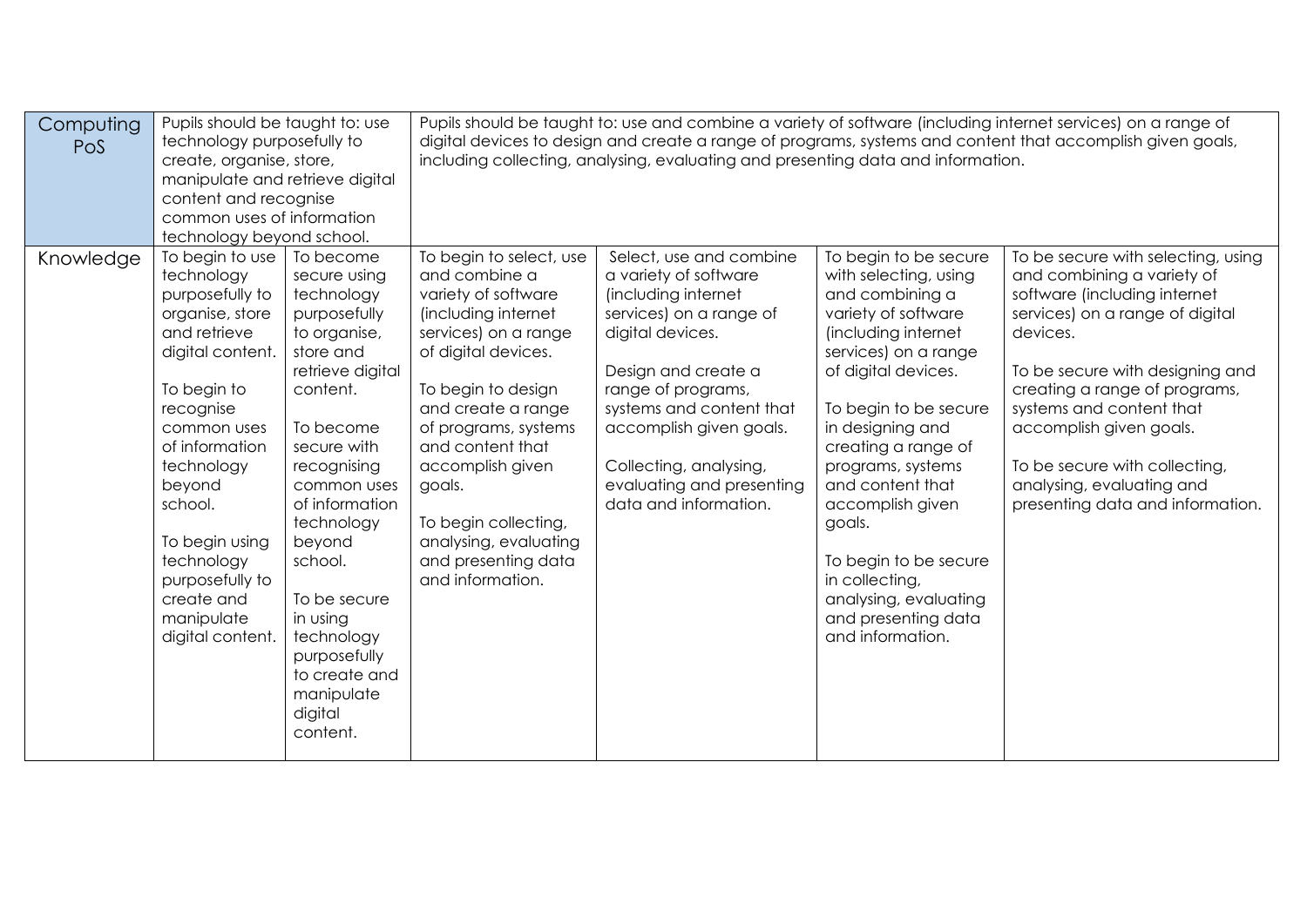| <b>Skills</b>              | -I can use<br>different<br>features of a<br>video camera<br>-I can select<br>and use<br>appropriate<br>tools<br>-I can use<br>simple sound<br>recording<br>equipment | -I can use a<br>digital<br>camera or<br>camera app<br>-I can edit<br>and enhance<br>photographs<br>-I can record<br>information<br>on a digital<br>map<br>-I can collect<br>data using<br>tick charts or<br>tally charts<br>-I can use<br>simple<br>charting<br>software to<br>produce<br>pictograms<br>and other | -I am gaining skills in<br>shooting live video,<br>holding the camera<br>steady and reviewing<br>-I can edit videos,<br>add narration and set<br>in/out points<br>-I can search for and<br>evaluate online<br>images | -I can use computer-<br>based data logging to<br>automate the recording of<br>some weather data<br>-I can analyse data,<br>explore inconsistencies<br>and make predictions<br>-I can use one or more<br>programs to edit music<br>-I can create and develop<br>a musical composition,<br>refining ideas through<br>reflection and discussion<br>-I can research for a<br>purpose | -I am developing my<br>research skills to<br>decide which<br>information is<br>appropriate<br>-I understand some<br>elements of how<br>search engines select<br>and rank results<br>-I am developing a<br>familiarity of a simple<br>CAD (computer aided<br>design) tool<br>-I understand the work<br>of architects and<br>engineers working in<br>3D<br>-I can explore and<br>experiment with 3D<br>virtual environments,<br>developing my spatial<br>awareness | -I appreciate that computer<br>networks transmit and receive<br>information digitally<br>-I understand the basic hardware<br>needed for computer networks to<br>work<br>-I understand key features of<br>internet communication protocols<br>-I can shoot suitable original<br>footage and source additional<br>content, acknowledging<br>intellectual property rights<br>-I understand how domain names<br>are converted to numerical IP<br>addresses |
|----------------------------|----------------------------------------------------------------------------------------------------------------------------------------------------------------------|-------------------------------------------------------------------------------------------------------------------------------------------------------------------------------------------------------------------------------------------------------------------------------------------------------------------|----------------------------------------------------------------------------------------------------------------------------------------------------------------------------------------------------------------------|----------------------------------------------------------------------------------------------------------------------------------------------------------------------------------------------------------------------------------------------------------------------------------------------------------------------------------------------------------------------------------|------------------------------------------------------------------------------------------------------------------------------------------------------------------------------------------------------------------------------------------------------------------------------------------------------------------------------------------------------------------------------------------------------------------------------------------------------------------|--------------------------------------------------------------------------------------------------------------------------------------------------------------------------------------------------------------------------------------------------------------------------------------------------------------------------------------------------------------------------------------------------------------------------------------------------------|
| Vocabulary                 | Plus<br>vocabulary<br>learnt in prior<br>years.                                                                                                                      | basic charts<br>Pixel, Picasa,<br>Portfolio,<br>Chart,<br>Classification<br>Key, Data,<br>Database<br>Plus<br>vocabulary<br>learnt in prior<br>years.                                                                                                                                                             | Internet, The Web,<br>Plus vocabulary learnt<br>in prior years.                                                                                                                                                      | Data-logging,<br>spreadsheet, sample,<br>software, copyright,<br>Plus vocabulary learnt in<br>prior years.                                                                                                                                                                                                                                                                       | Geometric,<br>Landscape, op art,<br>Symmetry,<br>Tessellations,<br>Screencast,<br>Navigation<br>Plus vocabulary learnt<br>in prior years.                                                                                                                                                                                                                                                                                                                        | Command Prompt, IP address,<br>Packet of Data, Webserver,<br>Domain Name Service (DNS)<br>Plus vocabulary learnt in prior<br>years.                                                                                                                                                                                                                                                                                                                    |
| <b>Digital</b><br>Literacy | Year 1                                                                                                                                                               | Year <sub>2</sub>                                                                                                                                                                                                                                                                                                 | Year <sub>3</sub>                                                                                                                                                                                                    | Year 4                                                                                                                                                                                                                                                                                                                                                                           | Year 5                                                                                                                                                                                                                                                                                                                                                                                                                                                           | Year 6                                                                                                                                                                                                                                                                                                                                                                                                                                                 |

L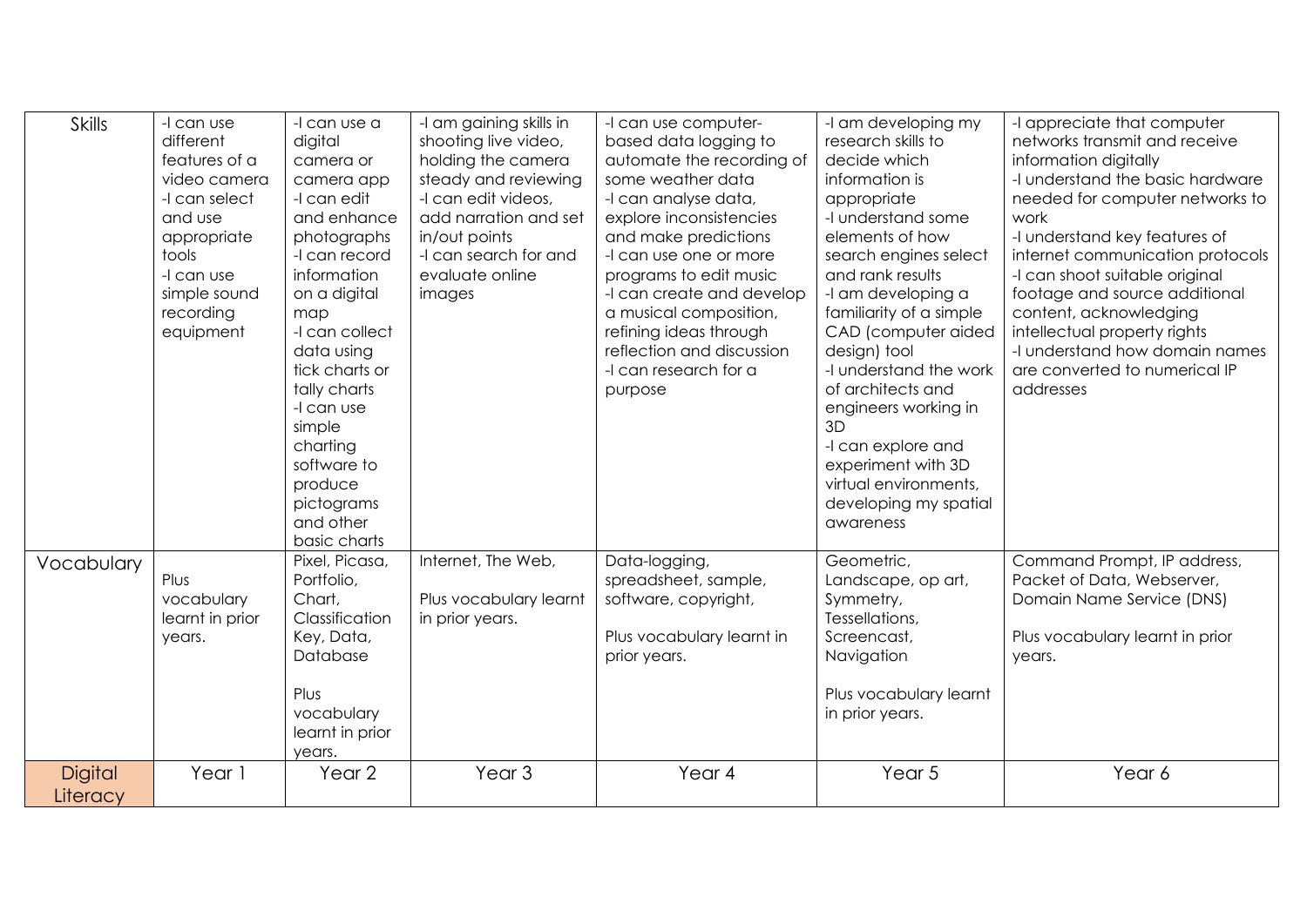| including E-<br>Safety |                                                                                                                                                                                                                                                                                                                                                                                                                        |                                                                                                                                                                                                                                      |                                                                                                                                                                                                                                                                                                                                                                                                                                                                                                                                                                                      |                                                                                                                                                                                                                                                                                                                                               |                                                                                                                                                                                                                                                                                                                                                           |                                                                                                                                                                                                                                                                                                                                                                              |  |
|------------------------|------------------------------------------------------------------------------------------------------------------------------------------------------------------------------------------------------------------------------------------------------------------------------------------------------------------------------------------------------------------------------------------------------------------------|--------------------------------------------------------------------------------------------------------------------------------------------------------------------------------------------------------------------------------------|--------------------------------------------------------------------------------------------------------------------------------------------------------------------------------------------------------------------------------------------------------------------------------------------------------------------------------------------------------------------------------------------------------------------------------------------------------------------------------------------------------------------------------------------------------------------------------------|-----------------------------------------------------------------------------------------------------------------------------------------------------------------------------------------------------------------------------------------------------------------------------------------------------------------------------------------------|-----------------------------------------------------------------------------------------------------------------------------------------------------------------------------------------------------------------------------------------------------------------------------------------------------------------------------------------------------------|------------------------------------------------------------------------------------------------------------------------------------------------------------------------------------------------------------------------------------------------------------------------------------------------------------------------------------------------------------------------------|--|
| Computing<br>PoS       | Pupils should be taught to: use<br>technology purposefully to<br>create, organise, store,<br>manipulate and retrieve digital<br>content.<br>Pupils should be taught to: use<br>technology safely and<br>respectfully, keeping personal<br>information private; identify<br>where to go for help and<br>support when they have<br>concerns about content or<br>contact on the internet or other<br>online technologies. |                                                                                                                                                                                                                                      | Pupils should be taught to: understand computer networks including the internet; how they can provide multiple<br>services, such as the world wide web; and the opportunities they offer for communication and collaboration, use<br>search technologies effectively, appreciate how results are selected and ranked, and be discerning in<br>evaluating digital content.<br>Pupils should be taught to: use technology safely, respectfully and responsibly; recognise<br>acceptable/unacceptable behaviour; identify a range of ways to report concerns about content and contact. |                                                                                                                                                                                                                                                                                                                                               |                                                                                                                                                                                                                                                                                                                                                           |                                                                                                                                                                                                                                                                                                                                                                              |  |
| Knowledge              | To begin to use<br>technology<br>purposefully to<br>organise, store<br>and retrieve<br>digital content.<br>To begin to use<br>technology<br>safely and<br>respectfully.<br>To begin to<br>keep personal<br>information<br>private.<br>To begin to<br>identify where                                                                                                                                                    | To become<br>secure in<br>using<br>technology<br>purposefully<br>to organise,<br>store and<br>retrieve digital<br>content.<br>To become<br>secure in<br>using<br>technology<br>safely and<br>respectfully.<br>To become<br>secure in | To begin to<br>understand computer<br>networks including the<br>internet.<br>To begin to<br>understand how<br>networks can provide<br>multiple services, such<br>as the world wide<br>web.<br>To begin to<br>understand the<br>opportunities networks<br>offer for<br>communication and<br>collaboration.                                                                                                                                                                                                                                                                            | To develop a deeper<br>understanding of<br>computer networks<br>including the internet.<br>To develop a deeper<br>understanding of how<br>networks can provide<br>multiple services, such as<br>the world wide web.<br>To develop a deeper<br>understanding of the<br>opportunities networks<br>offer for communication<br>and collaboration. | To begin to be secure<br>in understanding<br>computer networks<br>including the internet.<br>To begin to be secure<br>in understanding how<br>networks can provide<br>multiple services, such<br>as the world wide<br>web.<br>To begin to be secure<br>in understanding the<br>opportunities networks<br>offer for<br>communication and<br>collaboration. | To be secure in understanding<br>computer networks including the<br>internet.<br>To be secure in understanding<br>how networks can provide<br>multiple services, such as the<br>world wide web.<br>To be secure in understanding the<br>opportunities networks offer for<br>communication and<br>collaboration.<br>To be secure in using search<br>technologies effectively. |  |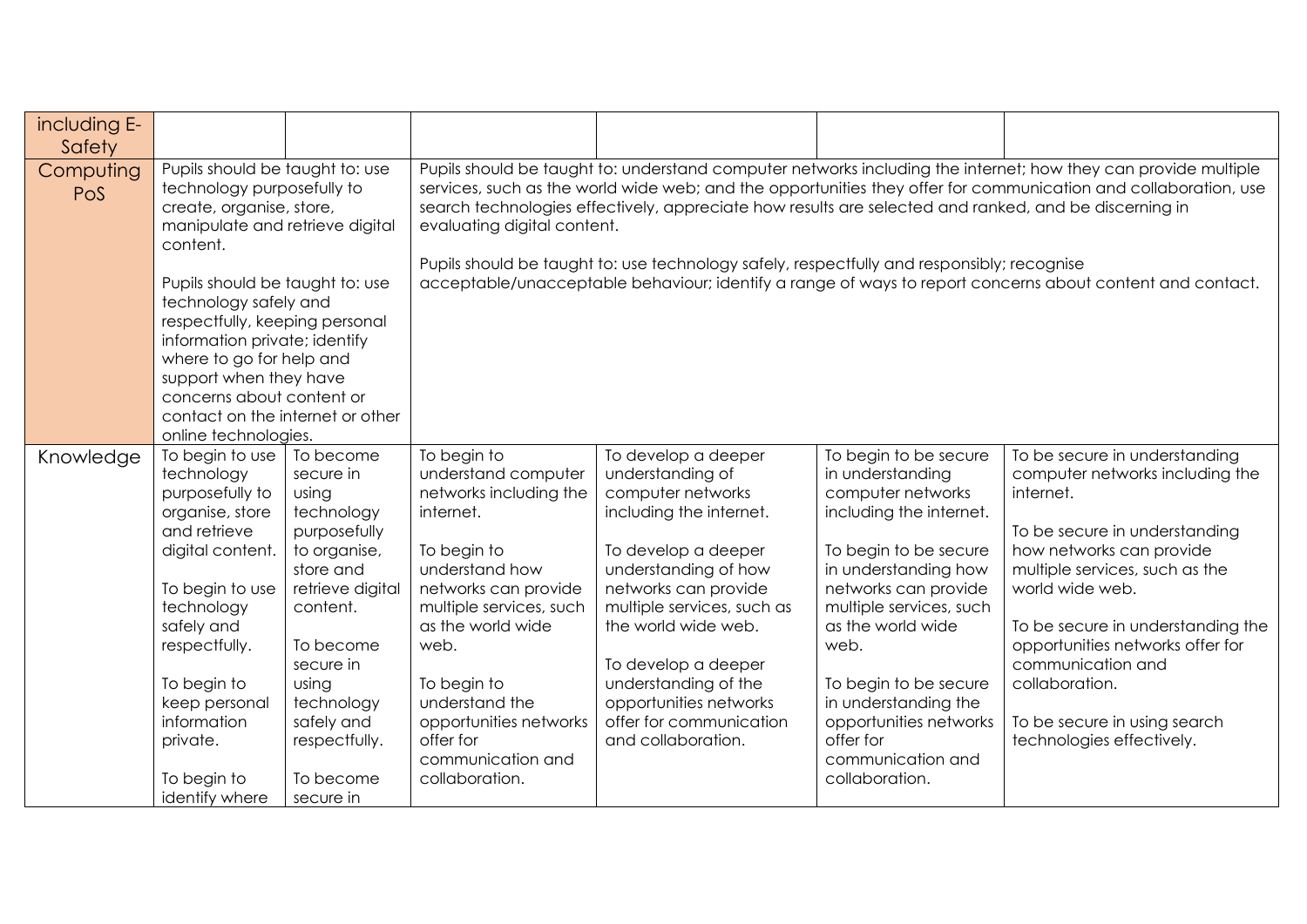|               | to go for help<br>and support<br>when they<br>have concerns<br>about content<br>or contact on<br>the internet or<br>other online<br>technologies. | keeping<br>personal<br>information<br>private.<br>To become<br>secure in<br>identifying<br>where to go<br>for help and<br>support when<br>they have<br>concerns<br>about<br>content or<br>contact on<br>the internet or<br>other online<br>technologies. | To begin using search<br>technologies<br>effectively.<br>To begin to<br>appreciate how<br>search results are<br>selected and ranked.<br>To begin to use<br>technology safely,<br>respectfully and<br>responsibly.<br>To begin to recognise<br>acceptable/unaccep<br>table behaviour.<br>To begin to know a<br>range of ways to<br>report concerns and<br>inappropriate<br>behaviour.<br>To begin to be<br>discerning in<br>evaluating digital<br>content. | To use search<br>technologies more<br>effectively.<br>To develop a deeper<br>appreciation of how<br>search results are selected<br>and ranked.<br>To continue to use<br>technology safely,<br>respectfully and<br>responsibly.<br>To recognise<br>acceptable/unacceptabl<br>e behaviour.<br>To know a range of ways<br>to report concerns and<br>inappropriate behaviour.<br>To be more discerning in<br>evaluating digital content. | To begin to be secure<br>in using search<br>technologies<br>effectively.<br>To begin to be secure<br>in appreciating how<br>search results are<br>selected and ranked.<br>To begin to be secure<br>in using technology<br>safely, respectfully<br>and responsibly.<br>To begin to be secure<br>in recognising<br>acceptable/unaccep<br>table behaviour.<br>To begin to be secure<br>in knowing a range of<br>ways to report<br>concerns and<br>inappropriate<br>behaviour.<br>To begin to be secure<br>in discerning in<br>evaluating digital | To be secure in appreciating how<br>search results are selected and<br>ranked.<br>To be secure in using technology<br>safely, respectfully and<br>responsibly.<br>To be secure in recognising<br>acceptable/unacceptable<br>behaviour.<br>To be secure in knowing a range<br>of ways to report concerns and<br>inappropriate behaviour.<br>To be confident in being able to<br>be discerning in evaluating digital<br>content. |
|---------------|---------------------------------------------------------------------------------------------------------------------------------------------------|----------------------------------------------------------------------------------------------------------------------------------------------------------------------------------------------------------------------------------------------------------|-----------------------------------------------------------------------------------------------------------------------------------------------------------------------------------------------------------------------------------------------------------------------------------------------------------------------------------------------------------------------------------------------------------------------------------------------------------|--------------------------------------------------------------------------------------------------------------------------------------------------------------------------------------------------------------------------------------------------------------------------------------------------------------------------------------------------------------------------------------------------------------------------------------|-----------------------------------------------------------------------------------------------------------------------------------------------------------------------------------------------------------------------------------------------------------------------------------------------------------------------------------------------------------------------------------------------------------------------------------------------------------------------------------------------------------------------------------------------|--------------------------------------------------------------------------------------------------------------------------------------------------------------------------------------------------------------------------------------------------------------------------------------------------------------------------------------------------------------------------------------------------------------------------------|
| <b>Skills</b> | -I am<br>developing my<br>basic                                                                                                                   | -I can edit<br>and format<br>text in emails                                                                                                                                                                                                              | -I can use search<br>engines to learn<br>about a new topic                                                                                                                                                                                                                                                                                                                                                                                                | -I can write for a target<br>audience using a wiki tool<br>-I can use presentation                                                                                                                                                                                                                                                                                                                                                   | content.<br>-I am becoming<br>familiar with blogs as a<br>medium and a genre                                                                                                                                                                                                                                                                                                                                                                                                                                                                  | -I can manage or contribute to<br>large collaborative projects,<br>facilitate using online tools                                                                                                                                                                                                                                                                                                                               |
|               | keyboard skills                                                                                                                                   | -I can create<br>and deliver a                                                                                                                                                                                                                           | -I can plan, design<br>and deliver an                                                                                                                                                                                                                                                                                                                                                                                                                     | software and video                                                                                                                                                                                                                                                                                                                                                                                                                   | of writing                                                                                                                                                                                                                                                                                                                                                                                                                                                                                                                                    | -I can write and review content                                                                                                                                                                                                                                                                                                                                                                                                |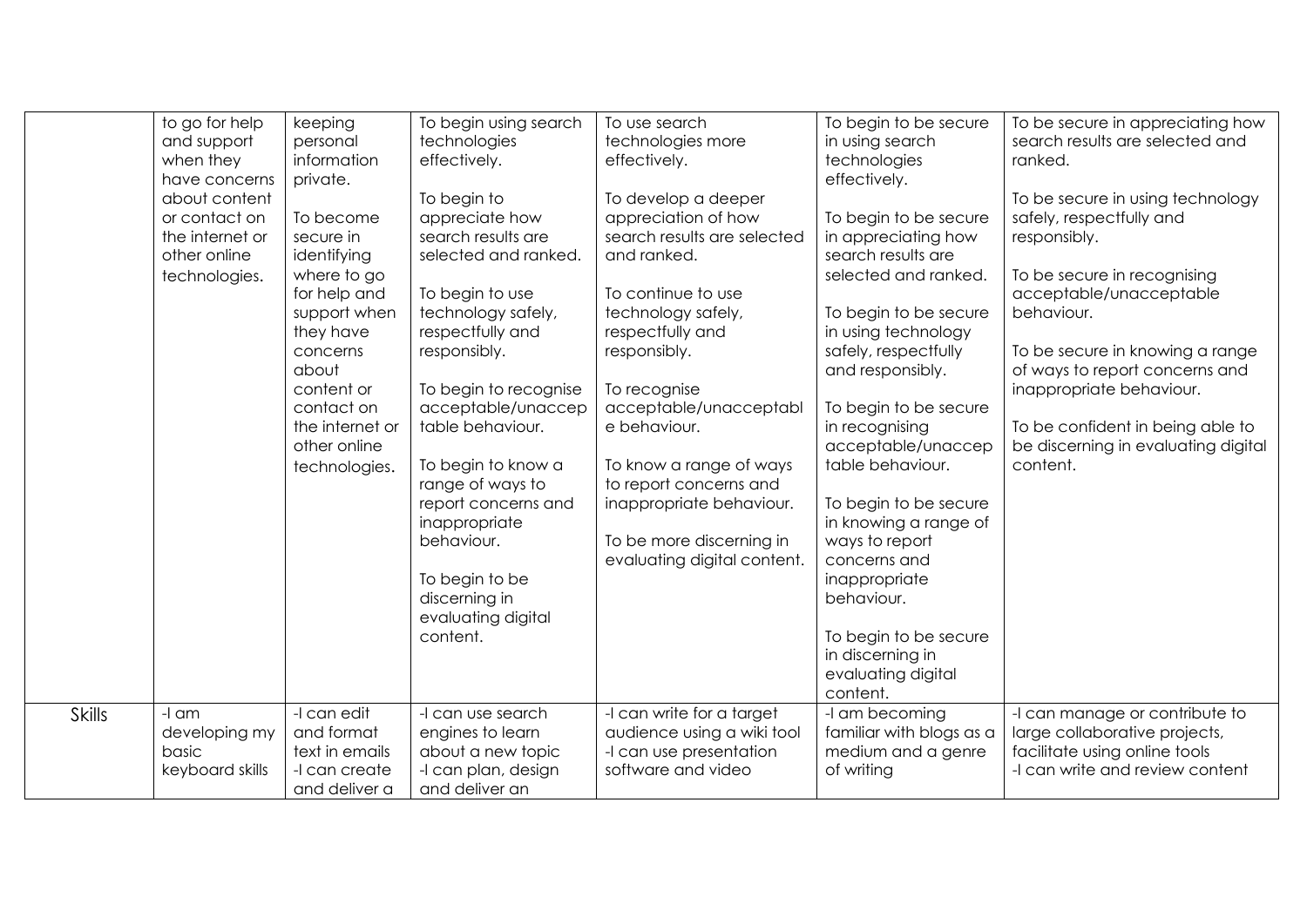| -I am          | short<br>multimedia | interesting and         | -I can use spreadsheets to<br>create charts | -I can create a        | -I can design and produce a       |
|----------------|---------------------|-------------------------|---------------------------------------------|------------------------|-----------------------------------|
| developing     |                     | engaging                | E-Safety                                    | sequence of blog       | high-quality print document       |
| basic mouse    | presentation        | presentation            |                                             | posts on a theme       | -I can showcase shared media      |
| skills         | E-Safety            | -I can create my own    | -I understand some of the                   | -I can incorporate     | content through a mapping layer   |
| -I can         | -I am aware         | original images         | risks in using the web                      | additional media and   | -I can storyboard an effective    |
| combine text   | of how to use       | -I can create a video   | -I am becoming familiar                     | comment on the posts   | advert for a cause                |
| and images     | games safely        | slidecast of a          | with Wikipedia, including                   | of others              |                                   |
| -I can save    | and in              | narrated presentation   | potential problems                          | -I am developing an    | E-Safety                          |
| and store my   | balance with        | <b>E-Safety</b>         | associated with its use                     | understanding of       | -I can research a location online |
| work           | other activities    | -I have a developing    | -I am aware of the                          | turtle graphics        | using a range of resources        |
| -I can store   | -I am aware         | understanding of how    | responsibilities when                       | -I can experiment with | appropriately                     |
| and retrieve   | of online           | the internet, web and   | editing other people's                      | tools available,       | -I understand the safe use of     |
| files          | safety issues       | search engines work     | work                                        | refining and           | mobile technology, including GPS  |
| E-Safety       | when using          | -I have a developing    |                                             | evaluating as I do     | -I can source digital media while |
| -I can use the | email               | understanding of how    |                                             | -I have an awareness   | demonstrating safe, respectful    |
| web safely to  | -I can use          | email works             |                                             | of computer-           | and responsible use               |
| find and use   | appropriate         | -I am gaining skills in |                                             | generated art, in      |                                   |
| pictures       | language in         | using emails            |                                             | particular fractal-    |                                   |
| -I know what   | emails              |                         |                                             | based landscapes       |                                   |
| to do if I     | -I can search       |                         |                                             |                        |                                   |
| encounter      | for                 |                         |                                             | <b>E-Safety</b>        |                                   |
| pictures that  | information         |                         |                                             | -I understand the      |                                   |
| cause concern  | safely              |                         |                                             | need for private       |                                   |
|                |                     |                         |                                             | information to be      |                                   |
|                |                     |                         |                                             | encrypted              |                                   |
|                |                     |                         |                                             | -I can encrypt and     |                                   |
|                |                     |                         |                                             | decrypt messages in    |                                   |
|                |                     |                         |                                             | simple ciphers         |                                   |
|                |                     |                         |                                             | -I appreciate the      |                                   |
|                |                     |                         |                                             | need to use complex    |                                   |
|                |                     |                         |                                             | passwords and to       |                                   |
|                |                     |                         |                                             | keep them secure       |                                   |
|                |                     |                         |                                             | -I have some           |                                   |
|                |                     |                         |                                             | understanding of how   |                                   |
|                |                     |                         |                                             | encryption works on    |                                   |
|                |                     |                         |                                             | the web                |                                   |